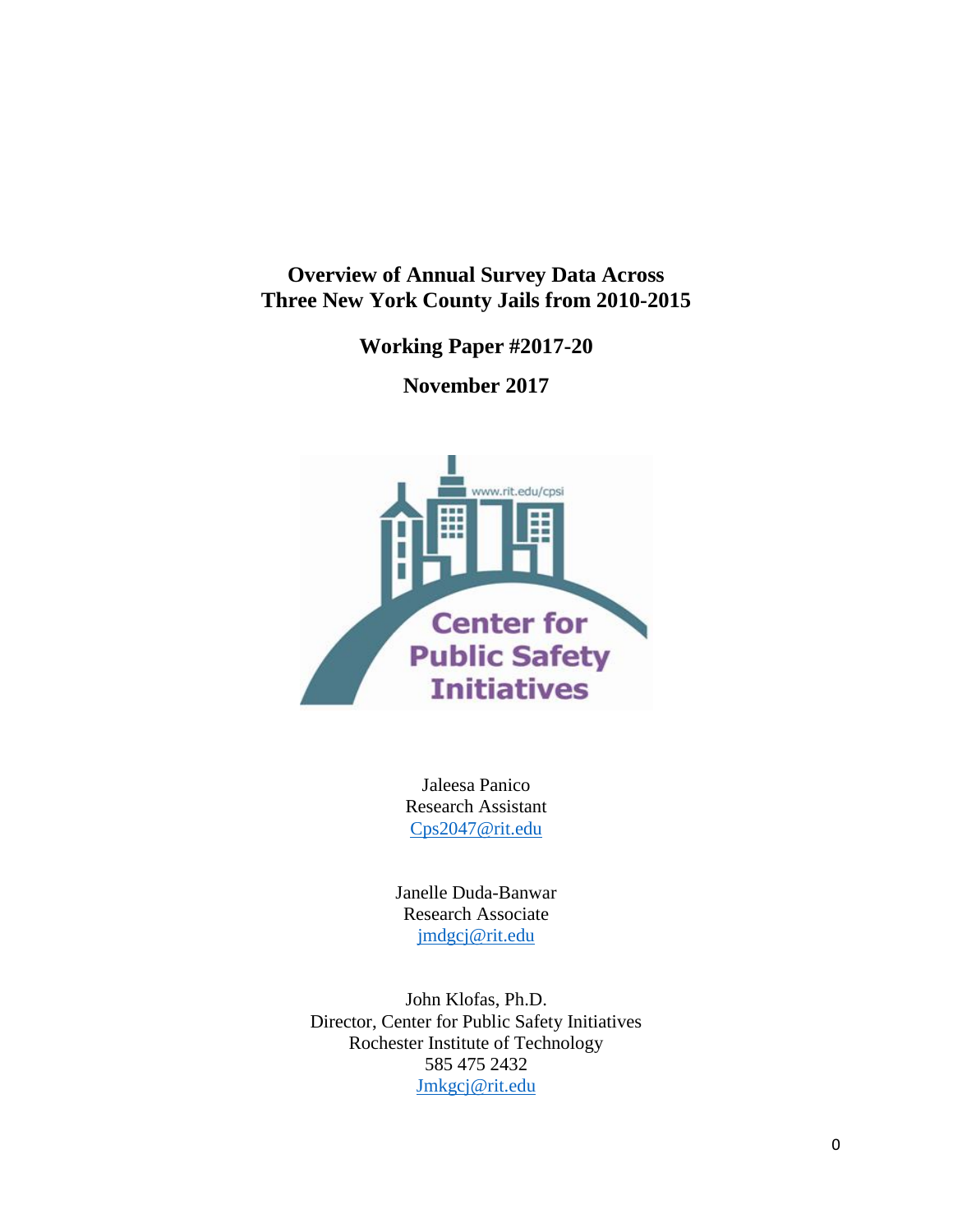### **Introduction**

The objective of this working paper is to describe jail population trends from 2010-2015 across three New York State facilities: Monroe County jail, Niagara County Jail, and Orange County jail. The focus is on Monroe County jail, but Orange and Niagara County jails were selected as comparisons because they consistently reported data during this time period. We focused specifically on the Monroe County Jail and compared its' populations with the other two listed jails to understand the nature of the local jail population by itself, and in comparison with others within the same state to identify similar and diverging trends.

There are five areas covered include: total confinement populations, the number of admissions and releases, the racial compositions of the jail populations, juvenile populations, and the non US citizen populations. Each area includes at least one chart and description, results and conclusions are discussed, and finally, future use of this data is described.

### **Methods**

The Bureau of Justice Statistics' (BJS) Annual Survey of Jails is the data source. The BJS jail data is collected annually with the item, "On December 31, how many persons CONFINED in your jail facilities were…" The data reported for Monroe County include only the jail population, which traditionally houses unsentenced individuals and does not include data from the Monroe Correctional Facility, which typically houses sentenced individuals.

#### **Total Confinement Population**

Figure 1 depicts the total combined confinement population of the Monroe, Niagara, and Orange County Jails, separated by gender. The overall jail population remains mostly consistent until 2015, which shows a drop of 521 inmates, however, the percentage of male and female inmates remains within a 2% difference for the entire reporting period. This indicates that while there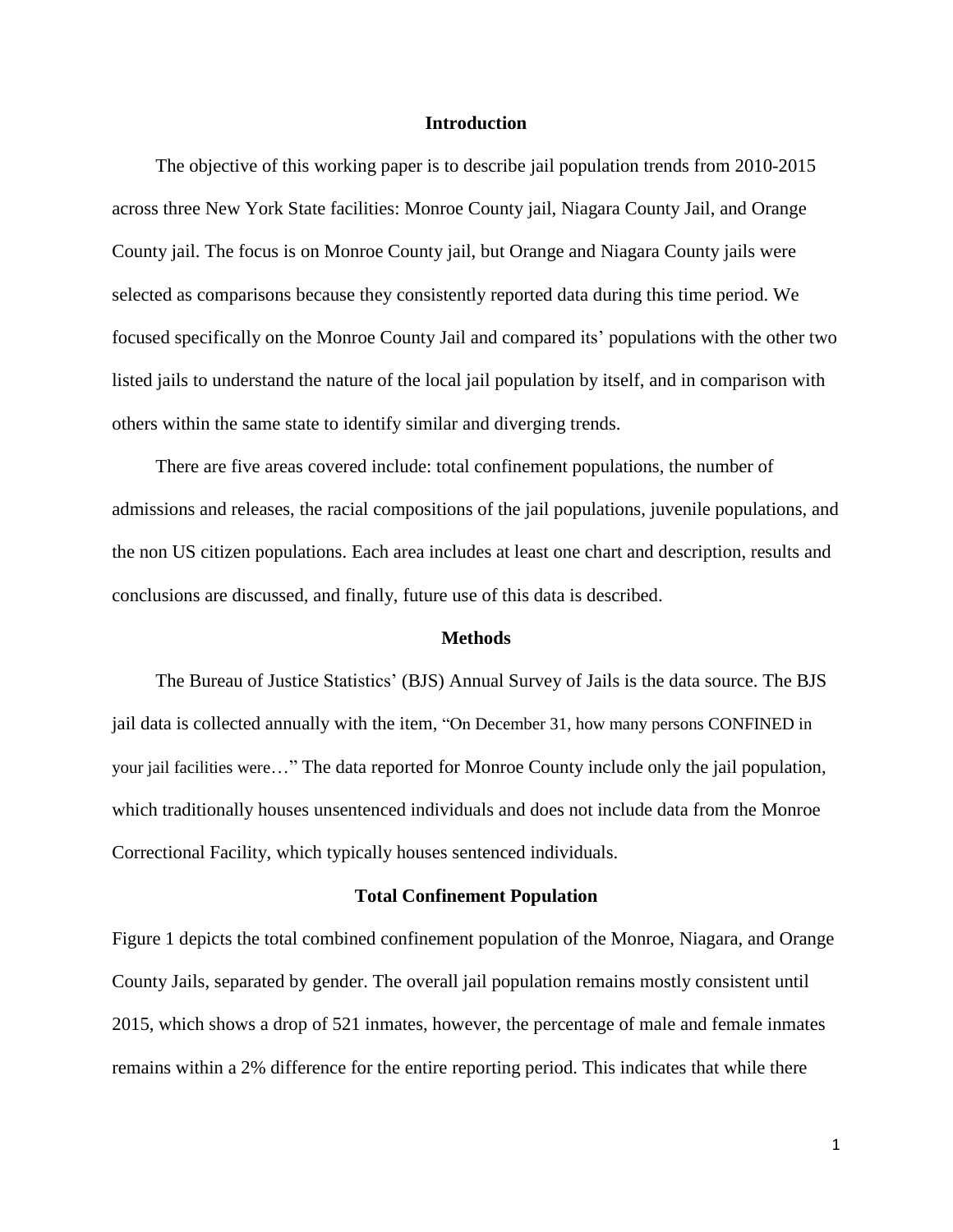was an overall decrease in inmates in 2015, this was not driven by an increase or decrease in either males or females. Nonetheless, between 2010 and 2015, there was a reduction of more than 20% in jail inmates.

*Figure 1: Monroe, Niagara, and Orange County (New York State) Combined Male and Female Jail Populations 2010-2015<sup>1</sup>*



*Figure 2. Monroe County (New York State) Confined Male and Female Populations 2010-2015*

 $\overline{\phantom{a}}$ 

*Figure 3. Niagara and Orange County (New York State) Combined Male and Female Populations 2010-2*



 The separate 'Total Confinement Population' variable does not equal the total male and female confined populations summed together, unknown why.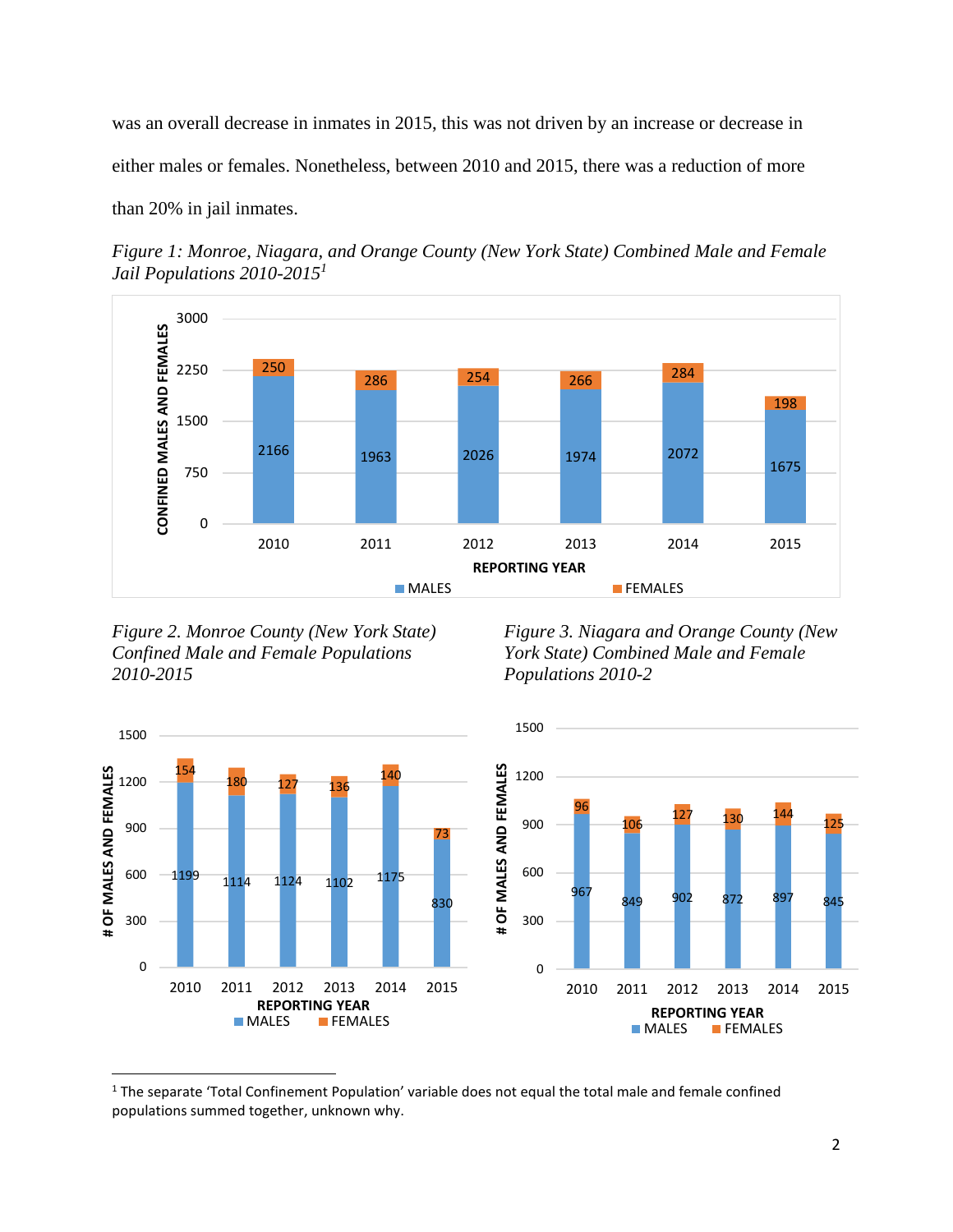Figures 2 and 3 are a side-by-side comparison of the total confinement population of Monroe County Jail compared with the combined population of Niagara and Orange County jails. This comparison illustrates that the dip in population in 2015 is due solely to the jail population of Monroe from dropping, not Niagara or Orange counties. It is unclear what led to this drop.

## **Admissions and Releases**

As can be seen in Figure 4, Monroe County Jail has the highest number of admissions and releases by a large margin. This figure also shows that for each jail admissions and releases to that jail were nearly equal. For reference, Monroe County population is nearly 750,000; Orange County is nearly 380,000, and Niagara County is a little over 210,000.

*Figure 4: Monroe, Niagara, and Orange County (NYS) Total Number of Admissions and Releases, 2015*





The white population, illustrated in Figure 11, steadily decreased across all three jails from 2010- 2015. The Black population decreased from 2010-2011, then almost no change from 2011-2013, then an increase in 2014, followed by a sharp decrease in 2015. The Hispanic population steadily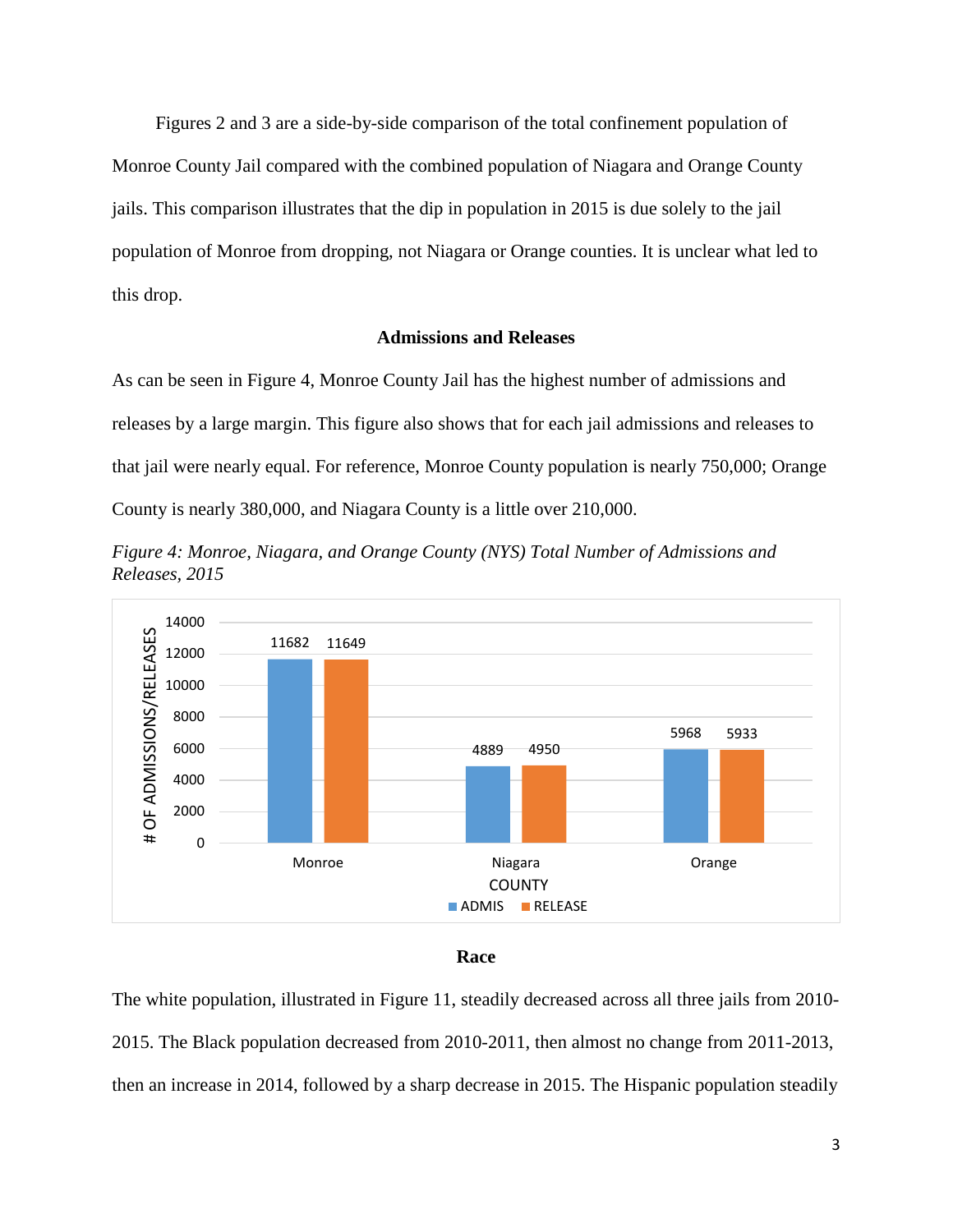increased from 2011-2014, then decreased in 2015. The numbers are small for the combined other races category and those who are unknown.

Monroe County consistently tracks three categories of race: White, Black, and Asian, and has inconsistently captured Hispanic ethnicity. Further, in 2012, Orange County Jail counted their 183 inmates of Hispanic origin in the 'other race' category with a specific note, so that count were included in the Hispanic category in the chart above. This inconsistency with how race is recorded, and the absence of any ethnicity count presents a problem with understanding the true makeup of the jail populations regarding race and ethnicity. This can impact the generalizability of any results derived from the data.





 $\overline{\phantom{a}}$ 

<sup>&</sup>lt;sup>2</sup> White is defined as answered to the question "On December 31(, 2015,) how many persons CONFINED in your jail facilities were White, not of Hispanic origin?"

Black is defined as answered to the question "On December 31(, 2015,) how many persons CONFINED in your jail facilities were Black or African American, not of Hispanic Origin?"

Hispanic is defined as answered to the question "On December 31(, 2015,) how many persons CONFINED in your jail facilities were Hispanic or Latino?"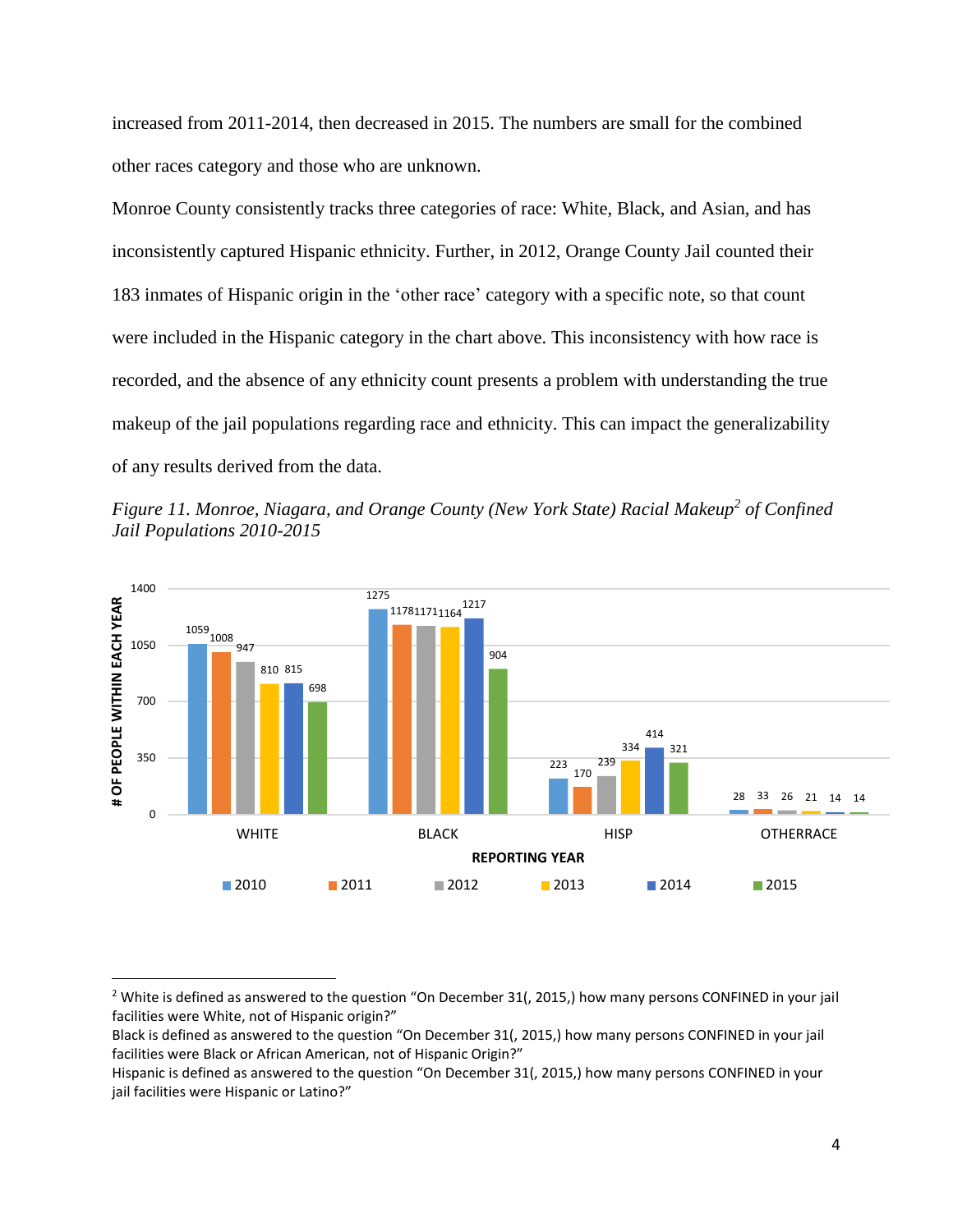

*Figure 13. Niagara and Orange County (New York State) Racial Makeup of Confined Jail Population 201*



Monroe County Jails' population, depicted in figure 12, drives the trends depicted in the combined graph, with white and black populations showing an overall decrease. The Hispanic population follows a similar pattern, but the jump from 2012-2013 is more pronounced in the Monroe County data. Different trends are seen in the combined jail populations of Niagara and Orange Counties, as seen in figure 13. There is only a slight overall decrease in the white and black population, nowhere near as pronounced as in Monroe County. The Hispanic population is larger for every year in the combined Niagara and Orange Counties in comparison to Monroe. This does not happen for any category in any other variable presented in this paper.

# **Juvenile Populations**

# **Total Juvenile Population**

Juvenile is defined by the NY Penal Code as a person, aged 13-15, who is criminally responsible for acts. The total combined juvenile jail population, as displayed in Figure 7, has been consistently and steadily declining (with the exception in 2014). Figures 8 and 9 show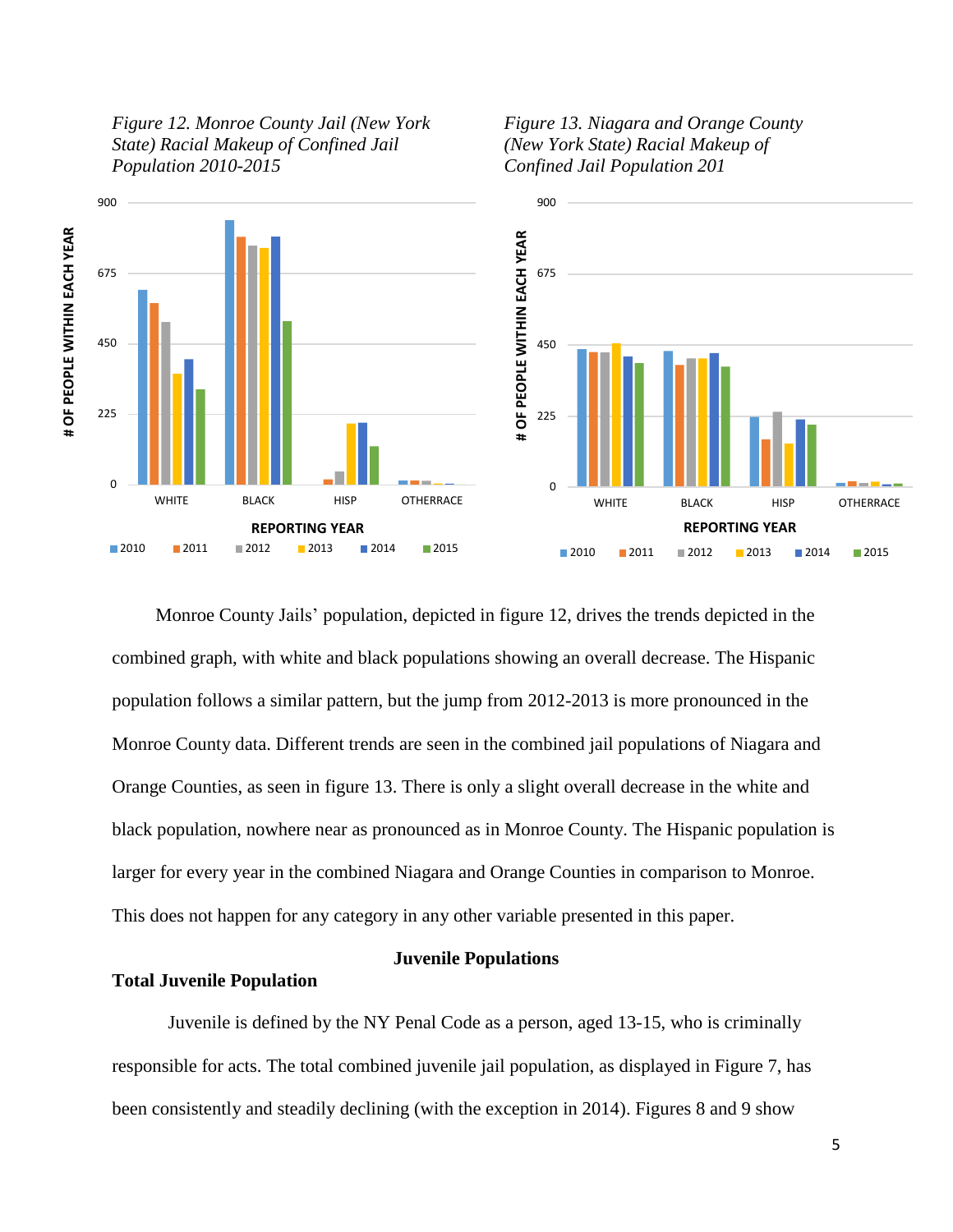similar proportions across all three jails. The percentage of males and females changes for Monroe County over time, dropping to 2% in 2015 from 10% in 2010. A reverse pattern is revealed in Orange and Niagara counties, increasing to 12% in 2015 from 6% in 2010.





*Figure 8. Monroe County 100% Stacked Confined Juvenile Male and Female Populations 2010-2015*



 $\overline{\phantom{a}}$ 

*Figure 9. Niagara and Orange County 100% Stacked Combined Confined Juvenile Male and Female Populations 2010-2015*



<sup>&</sup>lt;sup>3</sup>In the BJS Annual Jail Survey Juveniles were defined as "a person of juvenile age is considered a juvenile even though they may be tried as an adult in criminal court."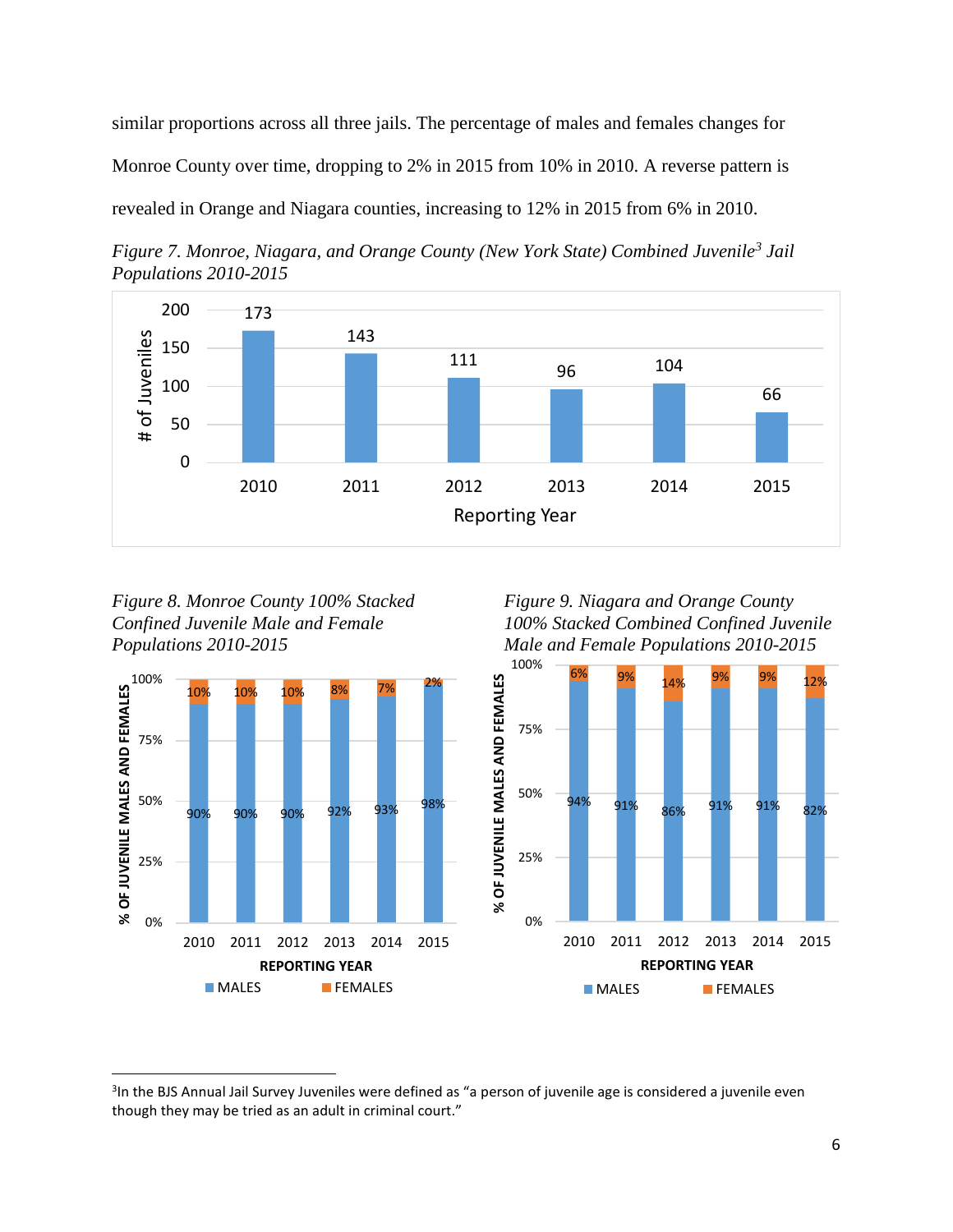## **Juveniles Tried As Adults**

Similar to the total juvenile population, the population of juveniles tried as adults shown in Figure 10 has a steady decline over most of the years. However, in 2013 there is an extremely sharp decrease, from 98 to 17 juveniles tried as adults. After this sharp dip in 2013, the steady decline from previous years continues from 2014-2015. A possible explanation is a policy change that impacted that year, perhaps regarding how juveniles tried as adults are defined or even counted; there were no changes made in the survey itself regarding this variable.

*Figure 10. Monroe, Niagara, and Orange County (New York State) Combined Juveniles Tried As Adults Jail Populations 2010-2015*



### **Non-US Citizens**

Figure 5 shows the percentage that Non US Citizens makeup of the combined total jail population. There is a slight increase from 2010-2012, a sharp decrease to the minimum in 2013, and then a sharp and steady increase from 2013-2015, with 2015 at the maximum. Figure 6 shows the number of Non-US Citizens in the Monroe County Jail. There were non-US citizens in the Monroe County jail in only two of the six reporting years on the specified day. The numbers driving the combined percent are from Orange and Niagara jails, not Monroe. Niagara County is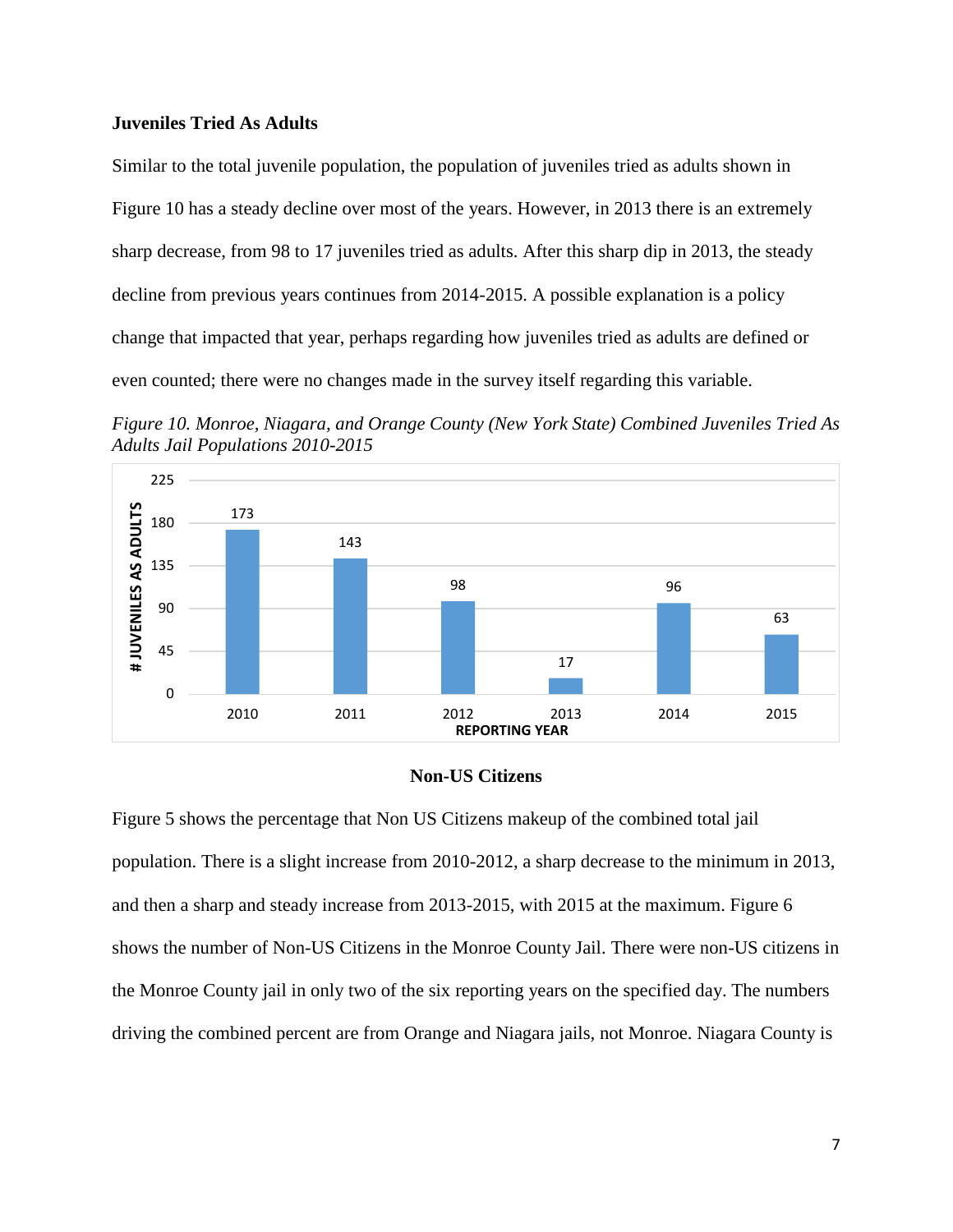right next to the Canadian border, and Orange County is close to New York City, both of which

have higher immigrant populations than Monroe.

*Figure 5. Monroe, Niagara, and Orange County (New York State) Combined Percentage of Non-US Citizens Out of Their Total Jail Population 2010-2015*

*Figure 6. Monroe County (New York State) Non-US Citizen Jail Population 2010-2015*



### **Discussion**

The overall jail population of Monroe County is declining, although the combined populations of Niagara and Orange are remaining, for the most part, consistent with a smaller overall decrease. This decline does not seem to be due to some specific category, such as an increase in males or females, since this remains steady over time. The White and Black populations in Monroe are both decreasing, and the Hispanic population is possibly increasing. The recent multiple changes in how Monroe County jail captures Hispanic ethnicity limits any conclusions that can be drawn based on race and ethnicity. Following a similar trend as the overall jail population, the juvenile population is consistently decreasing for all three jails. There has been a sharp increase in the number of Non-US Citizens in the jail population, although the percentage of the total population is still small.